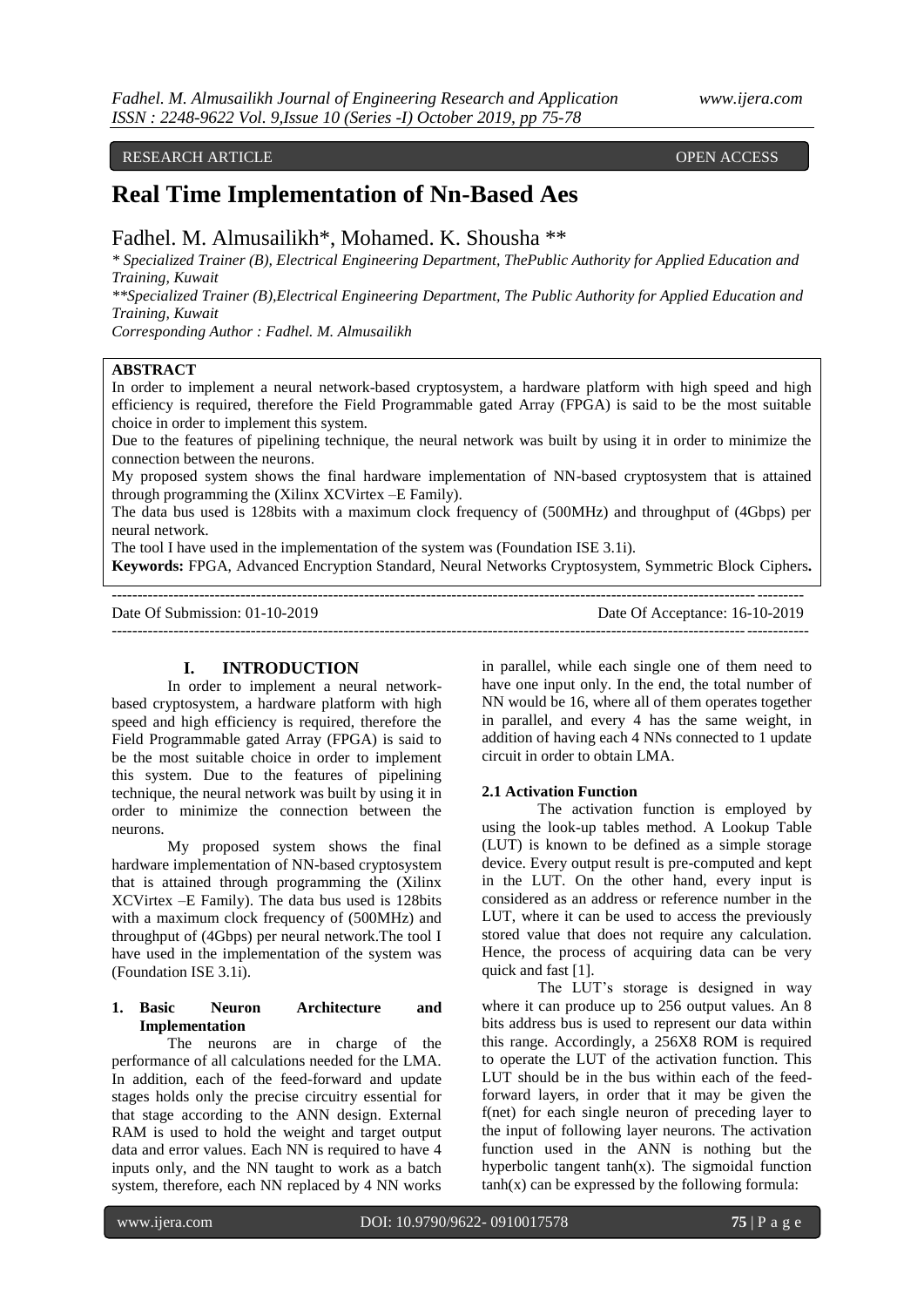$O = \tanh(x) = (enet - e-net) / (enet + e-net) ... (1)$ As a result of computing the sigmoidal function that takes an input that ranges between [-1,1], that input which is taken from the data bus will have to be separated into 256 steps while the width of each single step is (0.0117)10. On the other hand, the output O is also multiplied by 256 in order to be with the range of [0,255].

Actually, the address bus of the ROM can be considered as the weighted input values of the data bus. Every value has to find-out its corresponding sigmoidal function magnitude from the LUT storage space [20]. The whole procedure of digging out the result of the activation function value O is shown in Figure1.



**Figure 1**. Scheme of the LUT (256X8bit) ROM

#### **2.2 Multiplexed Interconnection**

In order to limit the increase of interconnect and synaptic multipliers to NET(n), a timemultiplexed interconnection system is used in RRANN where n is the number of neurons enclosed by the NN. The main idea behind this structure is to link all output results of neurons on layer m withthe inputs of neurons on layer m+1 by using a bus multiplexer [1]. Every multiplexer within NN has something called output enable signal (EL),and it is used to enablethe neurons of that layer in order to put their output processing data to theneurons of the next layer.

A 6-bits counter is used in order to control the count of the enable signals to be able to count from (0-36) that can be a representation of the neurons in the chosen NN. Every single enable signal has a unique Boolean mathematical equation in order to represent the orders of the neurons linked to the multiplexer.

 $E_1 = CNT'2 \cdot CNT'3 \cdot CNT'4 \cdot CNT'5$ …………………………………… (2)  $E_2 = ((CNT2 + CNT3) \cdot CNT' 4 \cdot CNT' 5) +$  $(CNT'2 \cdot CNT'3 \cdot$ CNT4)…………………………….... (3  $E_3 = (CNT'2 \cdot CNT5) + (CNT2 \cdot CNT4) +$ (CNT3 • CNT4 • CNT ′5) ………………………………….… (4)

## **2.3 Feed-Forward Stage**

The feed-forward stage's job is to find the net values of every single node existing in the NN application. This requires broadcasting an input pattern over the network, one by one layer, until the net values for every output layer existing is done being calculated. This stage is also needed to be able to find the network's output errors, where these errors can be used as an evaluation for the network's output activations along with the chosen output pattern related to the supplied input pattern [2].

Figure 2 shows a block diagram of a feedforward NN. It consists of 3 types of neurons with a total number of 37 neurons distributed on 4 layers. The neurons also get their weights from external RAM, so they can be used later in the update stages. Also there is a controller that operates the neurons of this stage, each one a time.



**Figure 2.** Block diagram of a feed-forward NN.

#### **2.4 Update Stage**

In order to adapt the weight, the update stage is used, where we can make the error is shown when the feed-forward stage is close to zero, the performance goal. The main idea behind the update stage is to make sure that the  $\Delta W$  is calculated correctly. After the calculation process succeeds, then the result is used to be subtracted from the original weight. The learning algorithm to be used along this NN is the LMA method, where the update phase here can obtain the resulted output from the 4 NN then computes the error for every single output among them. The LMA method advises that in case of an error from the feed-forward stage, the learning rate (lr) should be presumed according to detailed implementation that can be as follows: Do an update according to:

**wij(t+1) = wij(t) +**  *W* ………………....(5)

and then calculate  $\Delta W$  as follows:

*W* **= - E / lr**……………………...... (6)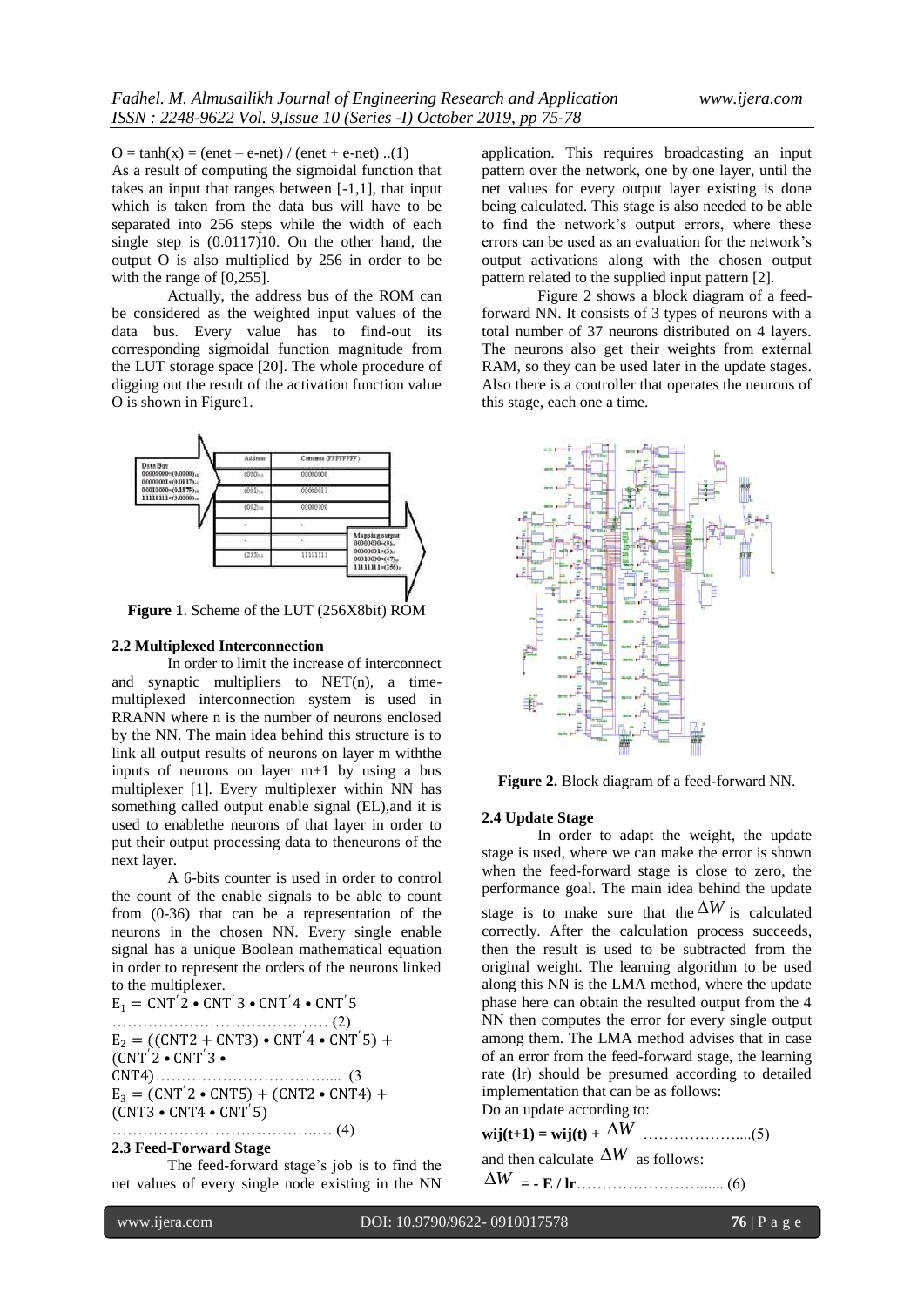where: E is the sum of the sum of errors of fourparallel NNs.

Once the update produces the new output result that was computed in the feed-forward stage, assess the error at the new parameter vector.

In case that the error has raised as an outcome of the update, increment lr by a factor of 5, and then repeat the update process.

In case that the error has been minimized as an outcome of the update, decrement lr by a factor of 0.2 and then repeat the update process.

Hence, at the end of every update process, one training epoch is done.

### **3. The Contents of the Software Reports**

There are multiple reports that exists including all the essential material about the simulation programs that can assist in carrying out the design in its final steps along the program.

1-The view synthesis report is specified by the symbol "syr", which is considered as the main description of the of the program that has many parameters specified as follows:

- I. The source parameters that contains the name of the program and the type of language.
- II. Target parameters that has the output file name and format, the target technology and type of chip.
- III. Source options that contains:
- a) Entity name.
- b) Finite State Machine (FSM) extraction.
- c) FSM encoding algorithm.
- d) FSM flip-flop type.
- e) MUX extraction.
- f) Resource sharing.
- g) Complex clocks enable extraction.
- h) Multiplier style.
- i) ROM extraction. RAM extraction.
- j) RAM style.
- k) MUX style.
- l) Decoder extraction.
- m) Priority encoder extraction.
- n) Shift registers extraction.
- o) Logical shifter extraction.
- p) XOR collapsing.
- q) Register balancing.
- iv. Target options that contains:
- a) Additional 10 buffers.
- b) Equivalent register removal.
- c) Additional generic clock buffer (BUFG).
- d) Global maximum fanout.
- e) Register duplication.
- f) Move first flipflop stage.
- g) Move last flipflop stage
- h) Slice packing
- i) Pack JO registers into JOBs
- j) Speed grade.

v. General options, which have the maximum approximation asynchronous delay in addition of having some details of that evaluation. This time is found to be a bit greater than the practical time delay, most of the time.

Also, "Bid" is the name that was given for the translation report that holds the warning and error messages that goes along with the three translation processes. Changing the EDIF netlist to be the Xilinx NGD netlist format is what these processes does. In addition, the timing specification and the logical design rule check, on the other hand, and report the following if found:Missing or untranslatable hierarchical blocks.

Invalid or incomplete timing constraints and removed logic summary.

Output contention, loadless outputs and sourceless inputs.

#### **4. The Contents of the HardwareReports**

In order to give a broad understanding of the implemented system, the hardware reports are descriptive for the second step of the design. There are eight reports in total, which were shown earlier in Figure 1. The map report is called "mrp", and it has the warning and error messages specifying logic optimization and difficulties in mapping logic to physical resources.

In more details, the report contains the following information:

Errors-Warnings-Informational-RemovedLogic

Summary-Removed Logic-lOB Properties-RPMs

Guide Report-Area Group Summary-Modular Design Summary

As for the second hardware that was named "par", mostly contains the place and route reports. These reports provide the following information:

1. The number of external lOBs.

2. The number of LOCed (not connected in the internally circuit) external lOBs.

3. The number of slices that are required to implement the design.

4. The overall placer score which measures the "goodness" of the placement, where that goodness score depends on the number of internal intersection nodes (Note that the lower score gives the better results.)

5. The timing summary at the end of the report details the design's asynchronous delays, and most importantly the one that is named "dly". This report has about 6000 pages that contains every single net in the design, and more importantly the delay of all loads on that net. The 20h1 highest net delays are listed at the top of the report.

Moreover, "lbs" was the name given for the IBIS model that belongs to the Virtex-E report. It contains the main explanation of the chip pins that belongs to the ICs, which are used in the